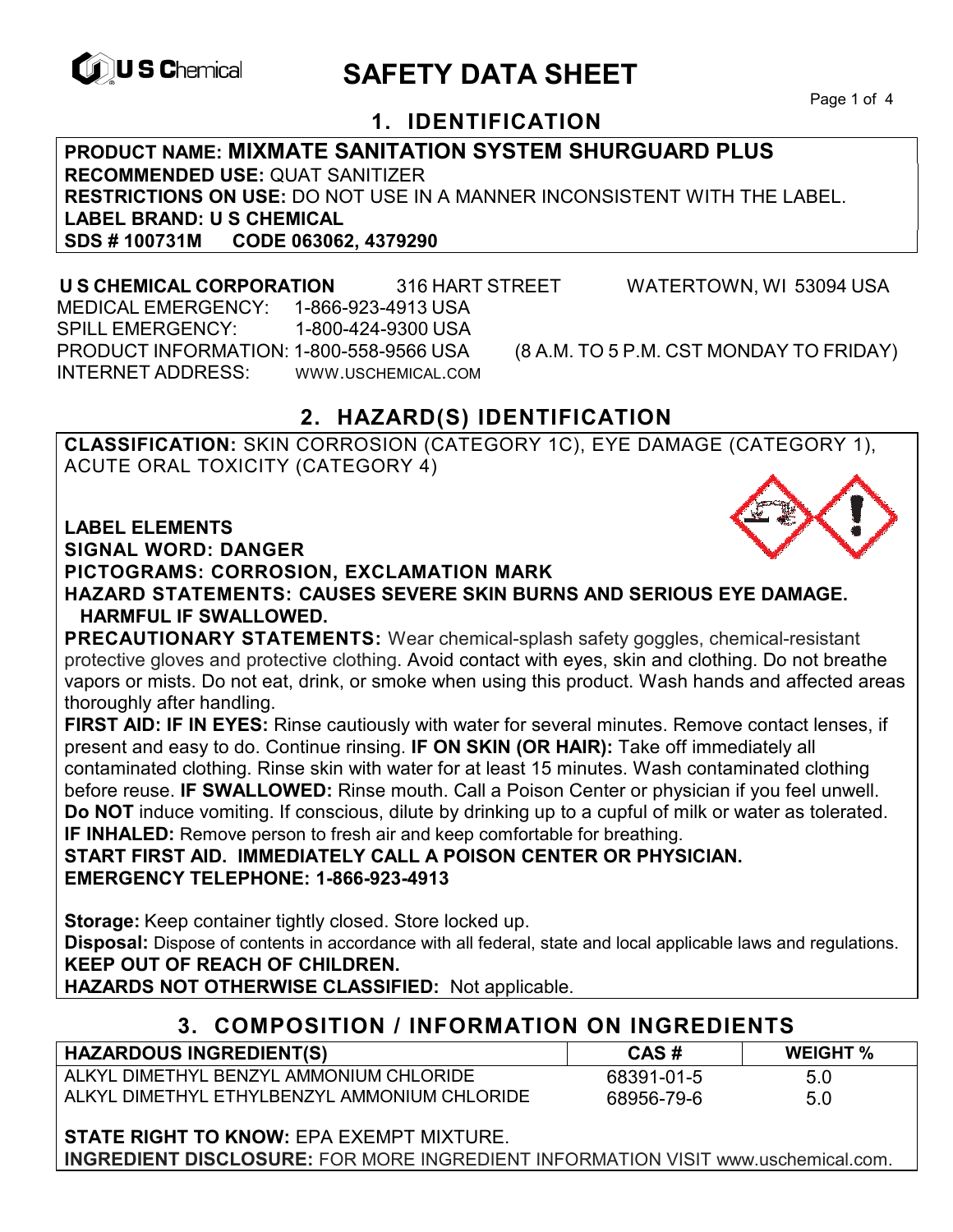#### **MIXMATE SANITATION SYSTEM SHURGUARD PLUS SDS 100731M**

#### **4. FIRST-AID MEASURES** Page 2 of 4

**IF IN EYES:** RINSE CAUTIOUSLY WITH WATER FOR SEVERAL MINUTES. REMOVE CONTACT LENSES, IF PRESENT AND EASY TO DO. CONTINUE RINSING FOR AT LEAST 15 MINUTES. **IF ON SKIN (OR HAIR):** TAKE OFF IMMEDIATELY ALL CONTAMINATED CLOTHING. RINSE SKIN WITH WATER FOR AT LEAST 15 MINUTES. WASH CONTAMINATED CLOTHING BEFORE REUSE. **IF SWALLOWED:** RINSE MOUTH. CALL A POISON CENTER OR PHYSICIAN IF YOU FEEL UNWELL. **Do NOT** INDUCE VOMITING. IF CONSCIOUS, DILUTE BY DRINKING UP TO A CUPFUL OF MILK OR WATER AS TOLERATED.

**IF INHALED:** REMOVE PERSON TO FRESH AIR AND KEEP COMFORTABLE FOR BREATHING. **START FIRST AID. IMMEDIATELY CALL A POISON CENTER OR PHYSICIAN. EMERGENCY TELEPHONE: 1-866-923-4913**

**MOST IMPORTANT SYMPTOMS / EFFECTS:** CAUSES SEVERE SKIN BURNS AND SERIOUS EYE DAMAGE. MAY CAUSE BLINDNESS WITHOUT IMMEDIATE FIRST AID. HARMFUL IF SWALLOWED. CAUSES BURNS AND SERIOUS DAMAGE TO MOUTH, THROAT AND STOMACH. CORROSIVE TO ALL BODY TISSUES.

**MEDICAL CONDITIONS AGGRAVATED:** NONE KNOWN.

**NOTE TO PHYSICIAN:** CALL 1-866-923-4913 FOR ASSISTANCE WITH THE MANAGEMENT OF EXPOSURES. PROBABLE MUCOSAL DAMAGE MAY CONTRAINDICATE THE USE OF GASTRIC LAVAGE.

#### **5. FIRE-FIGHTING MEASURES**

**CHEMICAL HAZARDS:** CORROSIVE. NON-FLAMMABLE.

**COMBUSTION PRODUCT HAZARDS:** OXIDES OF CARBON AND OTHER FUMES. **METHODS:** SELECT EXTINGUISHER AND METHODS BASED ON FIRE SIZE AND TYPE. **EQUIPMENT:** WEAR SCBA AND FULL PROTECTIVE GEAR AS CONDITIONS WARRANT. **NFPA RATING:** HEALTH-3/FLAMMABILITY-0/ INSTABILITY-0/SPECIAL HAZARD-N.AP. **SUITABLE EXTINGUISHERS:** WATER, DRY CHEMICAL, CO2 OR FOAM SUITABLE FOR FIRE. **UNSUITABLE EXTINGUISHERS:** NO RESTRICTIONS BASED ON CHEMICAL HAZARDS.

#### **6. ACCIDENTAL RELEASE MEASURES**

**PERSONAL PRECAUTIONS:** EVACUATE UNPROTECTED PERSONNEL FROM AREA. WEAR PERSONAL PROTECTION. SEE SECTION 8. VENTILATE AREA IF NEEDED. BE CAREFUL NOT TO SLIP. WASH THOROUGHLY AFTER CLEAN-UP.

**ENVIRONMENTAL PRECAUTIONS:** PREVENT SPILL FROM ENTERING DRAIN, STORM SEWER OR SURFACE WATERWAY. PREVENT WATER AND SOIL CONTAMINATION. **CLEAN-UP METHODS:** SMALL SPILLS MAY BE WIPED UP AND RINSED WITH WATER. FOR LARGER SPILLS, DIKE TO CONTAIN. PUMP TO LABELED CONTAINER OR ABSORB SPILLAGE AND SCOOP UP WITH INERT ABSORBENT MATERIAL. AFTER SPILL COLLECTION, RINSE AREA WITH WATER AND FOLLOW WITH NORMAL CLEAN-UP PROCEDURES.

#### **7. HANDLING AND STORAGE**

**HANDLING:** FOLLOW ALL LABEL DIRECTIONS. INSTRUCT PERSONNEL ABOUT PROPER USE, HAZARDS, PRECAUTIONS, AND FIRST AID MEASURES. AVOID INHALATION, INGESTION, AND CONTACT WITH SKIN, EYES AND CLOTHING. DO NOT TASTE OR SWALLOW. REMOVE AND WASH CONTAMINATED CLOTHING AND FOOTWEAR BEFORE REUSE. PRODUCT RESIDUE MAY REMAIN IN EMPTY CONTAINERS. HANDLE CAREFULLY TO AVOID DAMAGING CONTAINER.

**STORAGE:** KEEP CONTAINER TIGHTLY CLOSED. STORE LOCKED UP. STORE AT AMBIENT TEMPERATURES IN A DRY AREA OUT OF DIRECT SUNLIGHT. PROTECT FROM FREEZING. ROTATE STOCK REGULARLY. KEEP AWAY FROM FOOD AND DRINK. KEEP OUT OF REACH OF CHILDREN.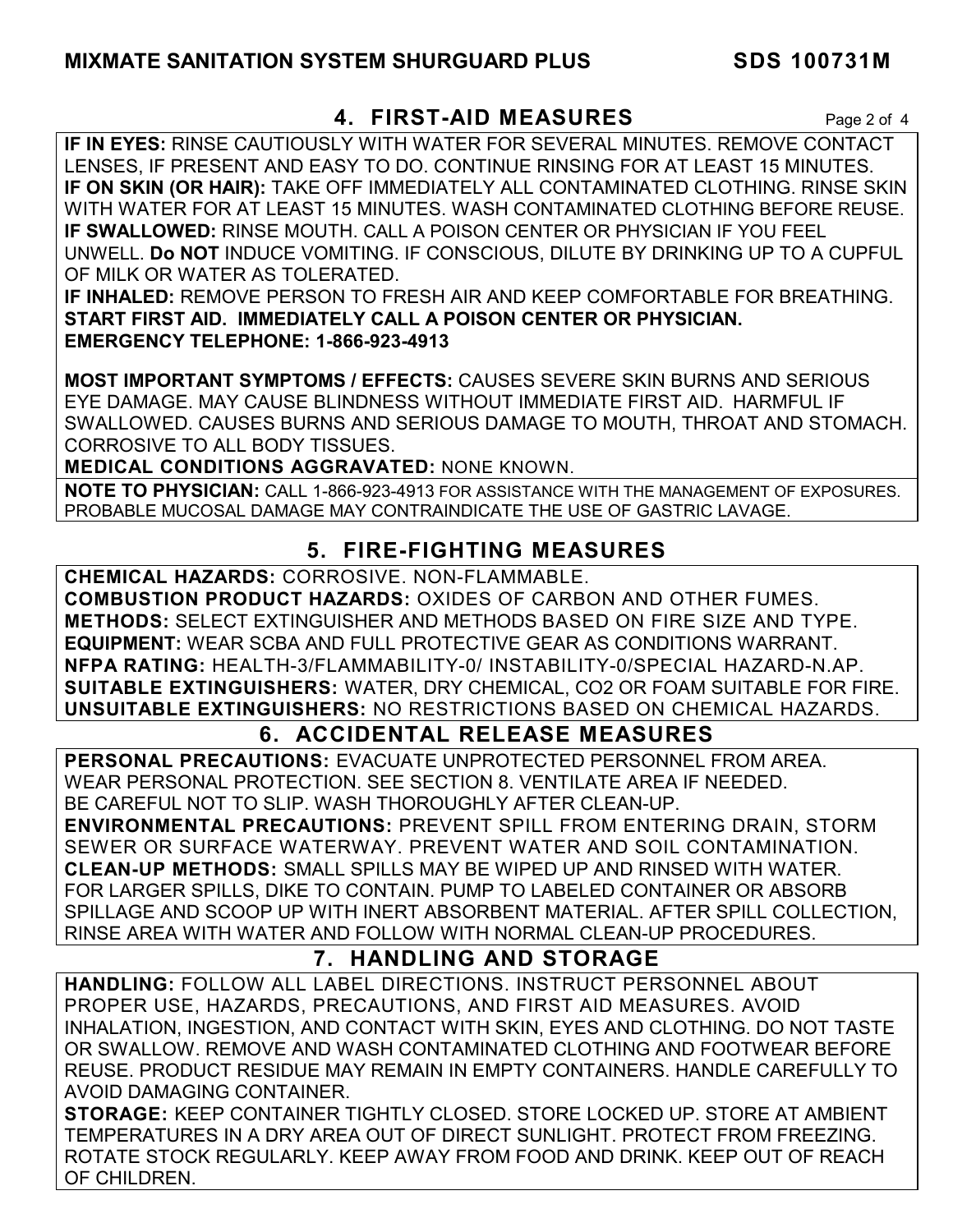**MIXMATE SANITATION SYSTEM SHURGUARD PLUS SDS 100731M 8. EXPOSURE CONTROLS / PERSONAL PROTECTION** Page 3 of 4

**EXPOSURE LIMITS:** ALKYL DIMETHYL BENZYL AMMONIUM CHLORIDE = NONE ALKYL DIMETHYL ETHYLBENZYL AMMONIUM CHLORIDE = NONE **ENGINEERING CONTROLS:** GENERAL ROOM VENTILATION IS ADEQUATE.

**PERSONAL PROTECTION** 

**EYES:** CHEMICAL-SPLASH SAFETY GOGGLES.

**HANDS:** CHEMICAL-RESISTANT PROTECTIVE GLOVES (RUBBER OR NEOPRENE). **RESPIRATORY:** PROTECTIVE EQUIPMENT NOT REQUIRED WITH NORMAL USE.

**BODY/FEET:** PROTECTIVE CLOTHING.

**HYGIENE MEASURES:** HANDLE IN ACCORDANCE WITH GOOD INDUSTRIAL HYGIENE AND SAFETY PRACTICE. TAKE OFF IMMEDIATELY ALL CONTAMINATED CLOTHING AND WASH IT BEFORE REUSE. WASH HANDS AND AFFECTED AREAS THOROUGHLY AFTER HANDLING. PROVIDE SUITABLE FACILITIES FOR QUICK DRENCHING OR FLUSHING OF THE EYES AND BODY IN CASE OF CONTACT OR SPLASH HAZARD.

#### **9. PHYSICAL AND CHEMICAL PROPERTIES**

**APPEARANCE:** COLORLESS LIQUID **ODOR:** NONE ADDED **pH CONCENTRATE:** 7.3 **pH READY-TO-USE:** N.AP. **pH @ USE DILUTION:** 7.5 **PHYSICAL STATE:** LIQUID **RELATIVE DENSITY (WATER):** 0.995 **SOLUBILITY (WATER):** COMPLETE **VAPOR PRESSURE:** N.AV. **VAPOR DENSITY:** N. AV. **VISCOSITY:** NON-VISCOUS **AUTO-IGNITION TEMPERATURE:** N.AV. **DECOMPOSITION TEMPERATURE:** N.AV. **EXPLOSIVE LIMITS (LEL/UEL):** N.AV. **EVAPORATION RATE:** N.AV. **FLAMMABILITY (SOLID, GAS):** N.AP. **FLASH POINT:** NONE **INITIAL BOILING POINT/RANGE:** N.AV. **MELTING POINT/FREEZING POINT:** N.AV. **ODOR THRESHOLD:** N.AV. **PARTITION COEFF.(N-OCTANOL/WATER):** N.AV. **OTHER:** N.AV.

#### **10. STABILITY AND REACTIVITY**

**REACTIVITY:** MIXING WITH INCOMPATIBLES CAN RELEASE HEAT + HAZARDOUS GASES. **CHEMICAL STABILITY:** STABLE.

**POSSIBILITY OF HAZARDOUS REACTIONS:** SEE REACTIVITY. WILL NOT POLYMERIZE. **CONDITIONS TO AVOID:** TEMPERATURES BELOW 35°F (1.6°C) OR ABOVE 120°F (49°C). **MATERIALS TO AVOID:** BLEACH, METAL AND OTHER CLEANERS. MIX ONLY WITH WATER. **HAZARDOUS DECOMPOSITION PRODUCTS:** NONE UNDER NORMAL CONDITIONS.

# **11. TOXICOLOGICAL INFORMATION**

**ROUTES OF EXPOSURE:** EYES, SKIN, INGESTION, INHALATION. **INFORMATION ON ROUTES OF EXPOSURE:** LC50/LD50 DATA NOT AVAILABLE ON MIXTURE. **ACUTE EFFECTS /SYMPTOMS**: CORROSIVE TO ALL BODY TISSUES.

 **EYES:** CAUSES SERIOUS EYE DAMAGE. MAY CAUSE PAIN, REDNESS AND WATERING.  **SKIN:** CAUSES SEVERE SKIN BURNS. MAY CAUSE DELAYED PAIN, REDNESS AND BLISTERING. **INGESTION:** HARMFUL IF SWALLOWED. CAUSES BURNS AND SERIOUS DAMAGE TO MOUTH, THROAT AND STOMACH.

 **INHALATION:** MAY CAUSE IRRITATION AND CORROSIVE EFFECTS TO NOSE, THROAT, AND RESPIRATORY SYSTEM. MAY CAUSE COUGHING AND DIFFICULTY BREATHING.

**CHRONIC / OTHER EFFECTS:** NO REPORTABLE GERM CELL MUTAGENS, SKIN SENSITIZERS, RESPIRATORY SENSITIZERS, REPRODUCTIVE TOXINS OR ASPIRATION HAZARDS.

**SPECIFIC TARGET ORGANS (SINGLE/REPEATED):** NONE KNOWN.

**NUMERICAL MEASURES OF TOXICITY:** ACUTE ORAL LD50 (RAT) = 1250 MG / KG **CARCINOGENS:** NO REPORTABLE ACGIH, IARC, NTP, OR OSHA CARCINOGENS.